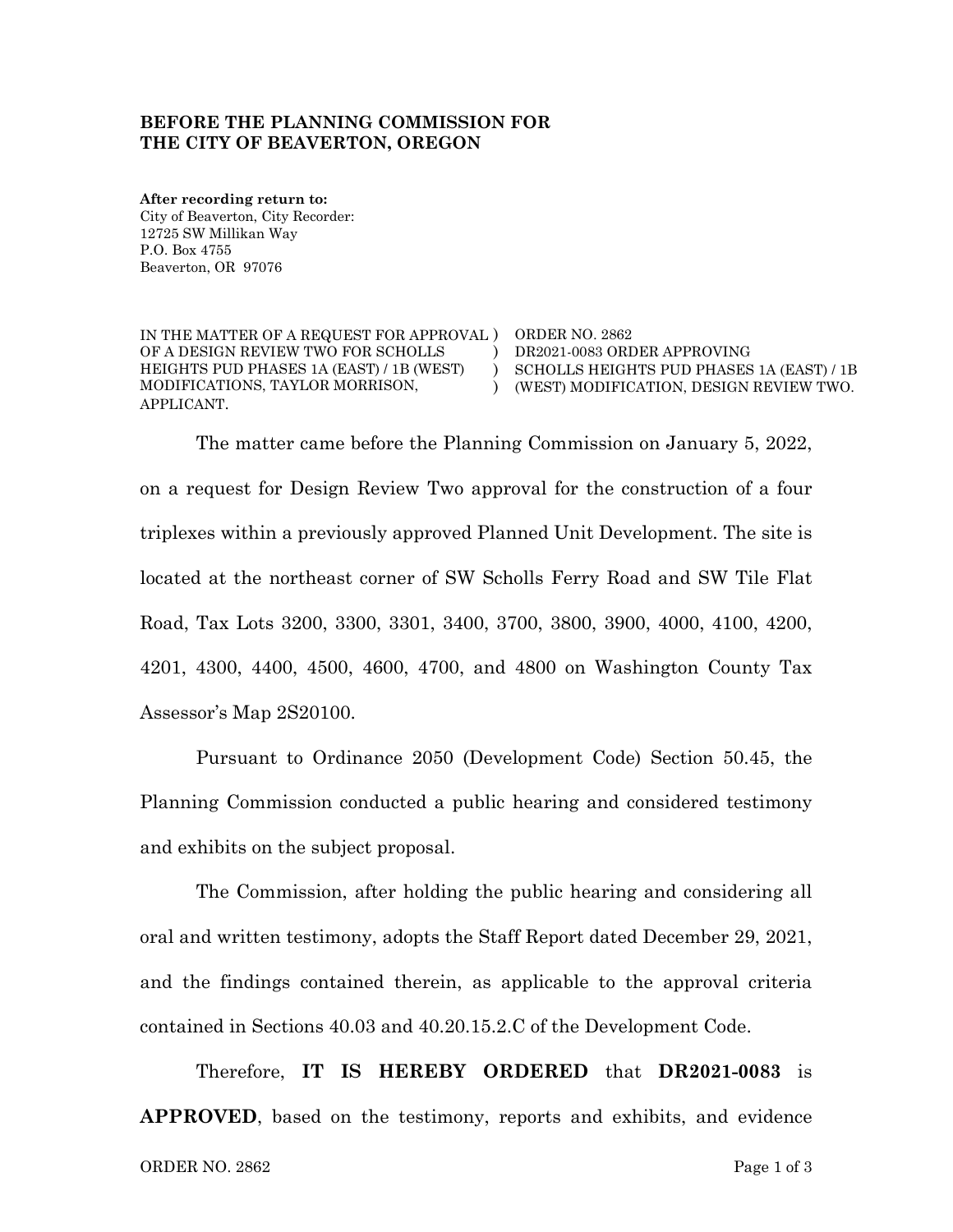presented during the public hearing on the matter and based on the facts,

findings, and conclusions found in the Staff Report dated December 29, 2021,

subject to the condition of approval as follows:

## **A. General Conditions:**

1. Ensure the associated land use applications CU2021-0012 and LD2021-0010 have been approved and are consistent with the submitted plans. (Planning / JF)

## **B. Prior to Issuance of Site Development Permits, the applicant shall:**

- 2. Provide a plan showing all walkways serving triplex units are a minimum of 5 feet wide in accordance with the standards of 60.05.20.3.F. (Planning / JF)
- 3. Provide a plan showing compliance with the City's Technical Lighting Standards for all triplex pedestrian walkways and drive aisles. (Planning / JF)

Motion **CARRIED**, by the following vote:

| AYES:                 | McCann, Teater, Glenewinkel, Lawler, Nye, Saldanha, |
|-----------------------|-----------------------------------------------------|
|                       | Winter.                                             |
| NAYS:                 | None.                                               |
| <b>ABSTAIN:</b> None. |                                                     |
| <b>ABSENT:</b> None.  |                                                     |
|                       |                                                     |

Dated this  $\frac{10th}{\text{day of}}$  January 2022.

To appeal the decision of the Planning Commission, as articulated in Land Use Order No. 2862 an appeal must be filed on an Appeal form provided by the Director at the City of Beaverton Community Development Department's office by no later than 4:30 p.m. on \_\_\_\_\_\_\_\_\_\_\_\_\_\_\_\_\_\_\_\_\_\_\_\_\_\_\_\_\_\_\_\_\_\_\_\_\_\_\_\_\_\_\_\_\_\_\_\_, 2022. January 20th